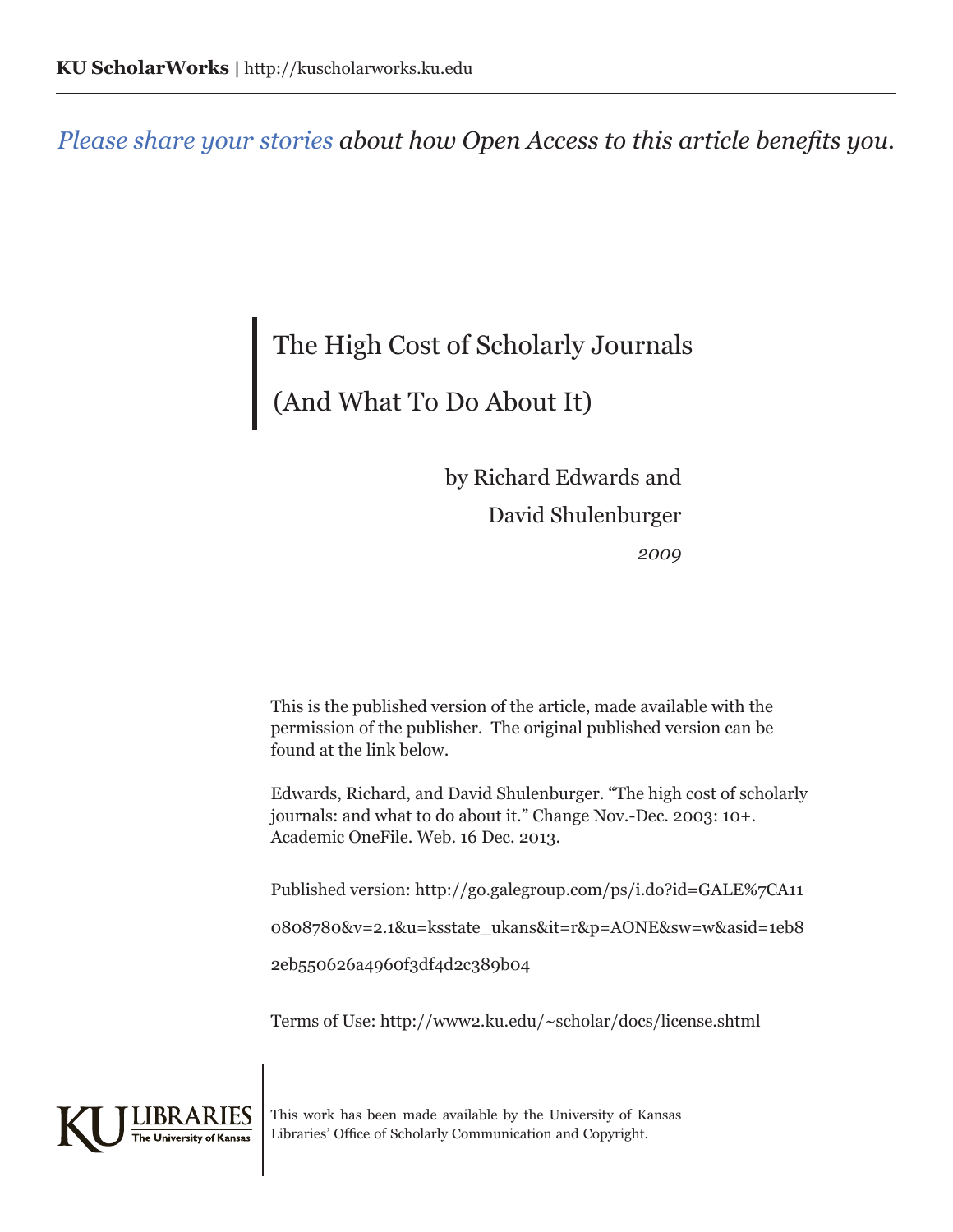"The High Cost of Scholarly Journals (And What to do About It)," pp.10-19, in Change, (with Richard Edwards), (November/December 2003).

## **The High Cost of Scholarly Journals (And What To Do About It)\***

\*A version of this article appeared in *Change,* November/December 2003, pp. 10-19. The authors modified the copyright provision supplied to *Change* such that the magazine had exclusive publication rights for the article for only six months. Since that period has elapsed, the article is being distributed to you under the rights retained by the authors.

Why do scholarly journals cost so much? Is it the high costs of publishing or something else? Most importantly, what can be done? These questions have grown in importance over the past several years, but they have assumed new urgency given the extremely tight budgets facing most universities today.

For example, the University of Nebraska-Lincoln library subscription for one year to *The Journal of Physical Chemistry* cost \$3,463 in 2003. *The International Journal of Plant Sciences* cost \$587. *The Journal of Economics and Business* was \$493, *Economics Lette*rs cost \$1,823, and *Tetrahedron Letters* was a whopping \$10,345 per year. Only the humanities journals provided some relief, with the *Publications of the Modern Language Association* at \$132, *Shakespeare Quarterly* (reflecting a Project Muse discount) at \$40, and *Poetry* at \$39.

Perhaps more alarming, the increase in journal prices has been enormous and virtually constant. During the ten-year period 1993 to 2003,when the Consumer Price Index increased by about 27%, the cost to Nebraska for the International Journal of Plant Sciences increased from \$140 to \$587, and increase of 319 %; the Journal of Physical Chemistry went from \$1,168 to \$3,463, an increase of 196 %; and the Journal of Economics and Business rose from \$180 to \$493, an increase of 174 %; . According to data collected by the Association of Research Libraries (and available at www.arl.org/stats), during the 16-year interval between 1986 and 2001,scholarly journals prices overall increased by 8.5 % per year, while the CPI grew by 3.4 % per year. These differing inflation rates mean that over the entire 16-year period, journal prices jumped by 215%, the CPI just 64%. Journal prices even grew twice as fast as health care prices during the same period. Such increases in journal prices appear likely to continue.

In consequence, research libraries and especially university libraries are perpetually in crisis as they struggle to find enough money to maintain their journal subscriptions--by demanding bigger budgets, by shifting funds from other library operations (e.g., reducing acquisition of monographs),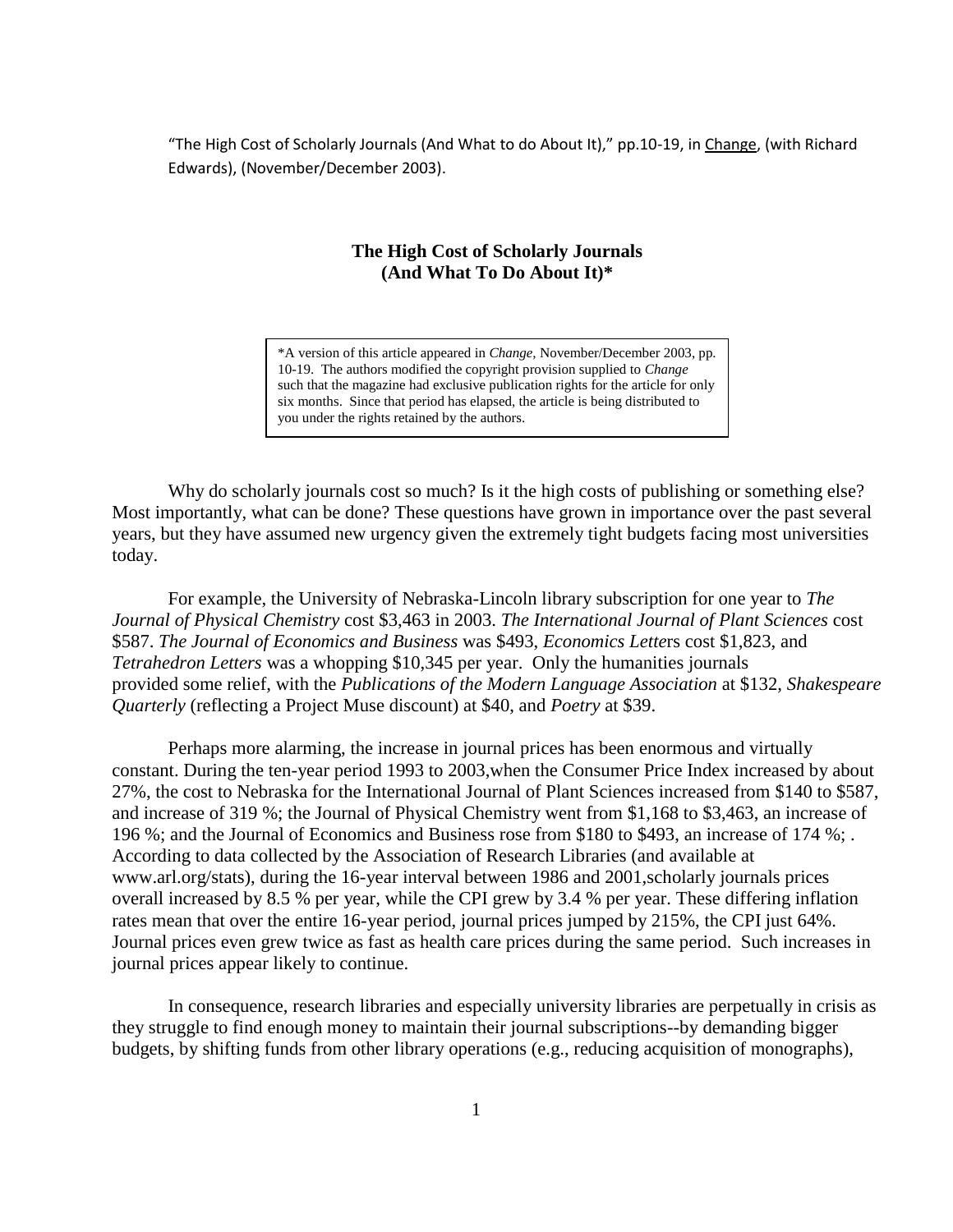and by regularly pruning their journals list. All of these strategies have seriously damaged the libraries' effectiveness in supporting research. For example, if libraries cannot provide the most recent research results, scientists will waste valuable time and resources needlessly replicating work that has been done by others, time that could be better spent in building on known research findings.

Of course, consumer complaints of high prices are not very reliable guides to whether prices are *too* high. Whether responding to automobile "sticker shock" or health insurance premiums or the cost of Broadway tickets, high prices often just reflect the high costs of providing the good or service. The same might be true for scholarly journals.

Perhaps the question should be: Despite high prices and inflation, why shouldn't journal prices simply be left to the unfettered private market, like most other prices in our economy? We believe that the answer is that an unexamined reliance on the market has helped create a crisis in scholarly communications. Unless something is done to reverse the situation, serious and perhaps irreparable harm will be done to the nation's research and scholarly enterprise.

#### **The Market for Scholarly Journals**

Two features of the market for scholarly journals make it, if not unique, at least unusual. The first is that the specific "product" being sold is one for which the users can find no close substitute. In an ordinary market, say for fast food or computers, when the price of one brand increases too much, consumers begin to switch to an alternative. This possibility, even the threat of it, is an essential part of the competitive process and keeps prices in check. When no shifting is possible – for example, when households buy electricity from the local power company or someone sends first-class mail – prices are usually carefully regulated.

Scholarly journals, as a delivery system, are more like first-class mail than computers. If the price of *Tetrahedron Letters* rises too high, consumers (mostly libraries) cannot switch to a lower-priced journal as a pretty good substitute. Scientists need to keep abreast of the latest work in their field. If the intellectual content of *Tetrahedron Letters* (or any journal) is unique, and if the library's users cannot get access to its ideas or results, there is no good substitute. The library's choice is either to pay the price or have its users deprived of the material; no lower-cost close substitute is possible. As a result, demand for scholarly journals is highly inelastic.

Scholarly journals are not all alike, of course, and the lack of acceptable substitutes more closely characterizes the very high quality, widely respected, and frequently cited journals than it does the much larger group of lower-tier journals. Becoming a top-tier journal is very difficult. Generally a journal gains that cachet only over many decades, by having top scholars serve as referees and as members of the editorial board, and by publishing the work of those who are at the very height of their profession. Thus, the supply of top-quality journals is also relatively inelastic.

The second significant feature of the market for scholarly journals is the substantial and rapidly growing concentration among suppliers. *Ulrich's International Periodicals Directory*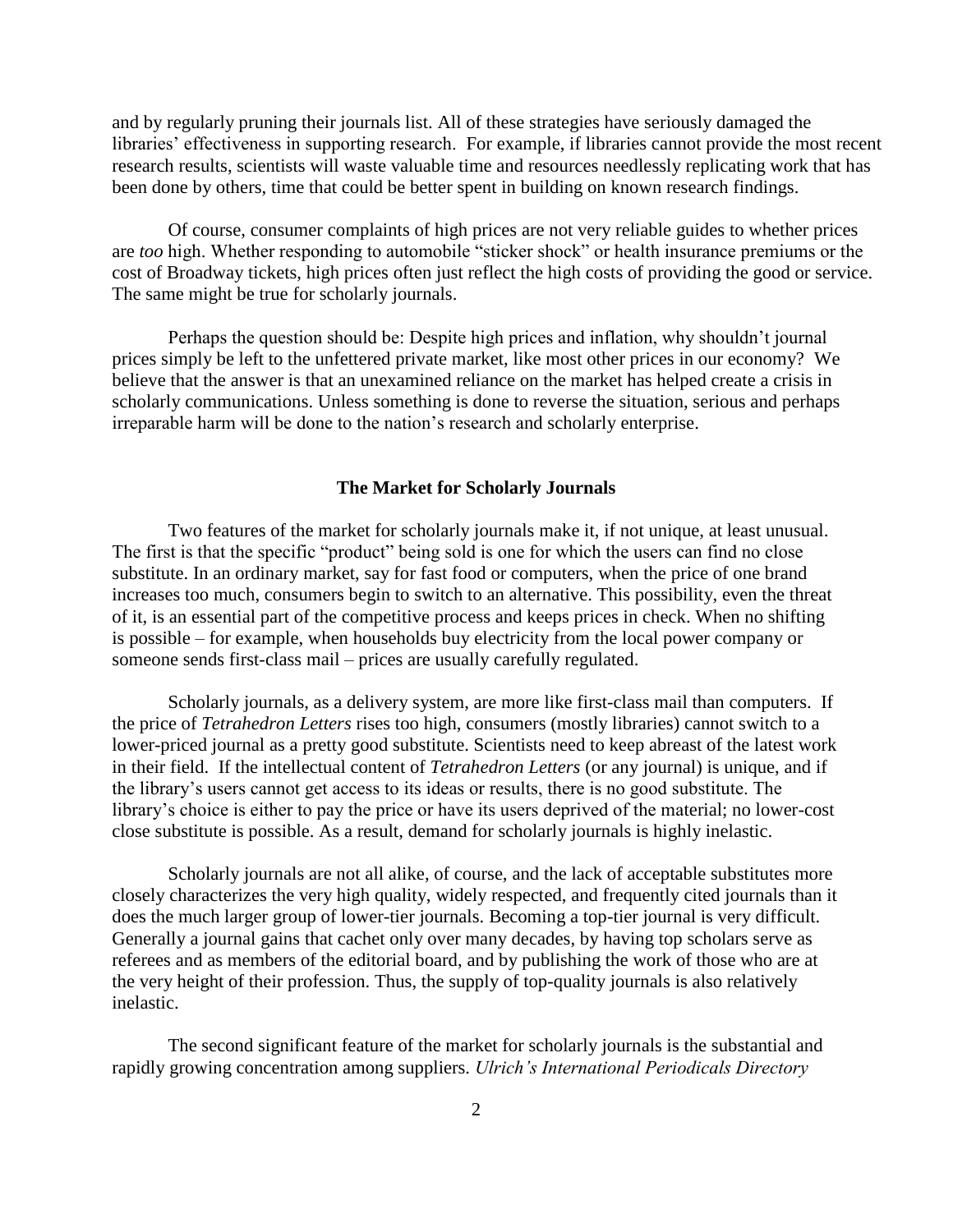puts the total number of journals now being published at about 161,000, with growth of about 4,000 per year from 1985 to the present. A smaller number might more properly be identified as scholarly journals; for example, among the 100 top-ranked university research libraries in 2002, the median number of periodical subscriptions (most of which presumably are scholarly journals) was 28,031. Of course, fewer still are high quality, widely respected, and frequently cited.

Academic journals are published by scholarly societies, universities, private associations, and, of increasing importance, for-profit firms. Indeed, a relatively small group of commercial publishers have become important suppliers of the scholarly journals, especially the top-tier ones, as the journal lists of for-profit publishers expanded rapidly in the last two decades. The top six companies together publish about 4,000 journals, and the biggest publisher, Elsevier Science (the academic publishing arm of Reed Elsevier Group plc), produces approximately 1,850 journals.

The combination of a product without substitutes and concentration among suppliers of high quality journals might be expected to produce high prices and – until an equilibrium or "maximum-amount-the-traffic-will-bear" is reached – rapid price increases. Mark McCabe's careful 1998 econometric study (available at www.arl.org) found that "prices are indeed positively related to firm portfolio size [i.e., number of journals published by a firm], and that mergers [of firms] result in significant price increases."

Still, if high and rising prices merely reflect underlying costs that are also high and rising, then as much as libraries or other subscribers might complain, the prices would nonetheless be justified. Because they are proprietary, direct measures of the producers' costs are generally not available to test this point, as corporate returns are not frequently broken out in such detail so as to establish cost for a given kind of business*.* However, there are three strong indirect indicators that suggest the contrary.

First, high and rising prices unmatched by similar patterns in costs would be expected to produce high profits. And indeed, profits among the commercial journal publishers have been very high. Brendan Wiley, in a 1998 study, found the profits of four major commercial publishers of scientific journals to be 18.8% in 1997, more than 3.5 times the average 5% net profit for the periodical industry. Profits for the largest firm in the industry, Elsevier, averaged about 37% between 1995 and 2001.

Second, some journal publishers did not raise prices so dramatically, yet apparently continued to cover their costs, suggesting that rising costs were not the principal driver of higher prices. Prices of journals produced by (non-profit) professional societies increased on average less than those of commercial publishers. Still, some professional societies have come to rely on surpluses (that is, profits) from their journal operations to support their other operations, so even their journal prices are most likely misleadingly high if used as an index of underlying costs. More revealing are a few other examples. The price of the *Journal of Political Economy*, a firsttier journal in economics published by the University of Chicago Press, rose only 48% between 1992 and 2002 (during which time the CPI rose 28 %). The price of the *American Journal of Agricultural Economics*, published by the American Agricultural Economics Association,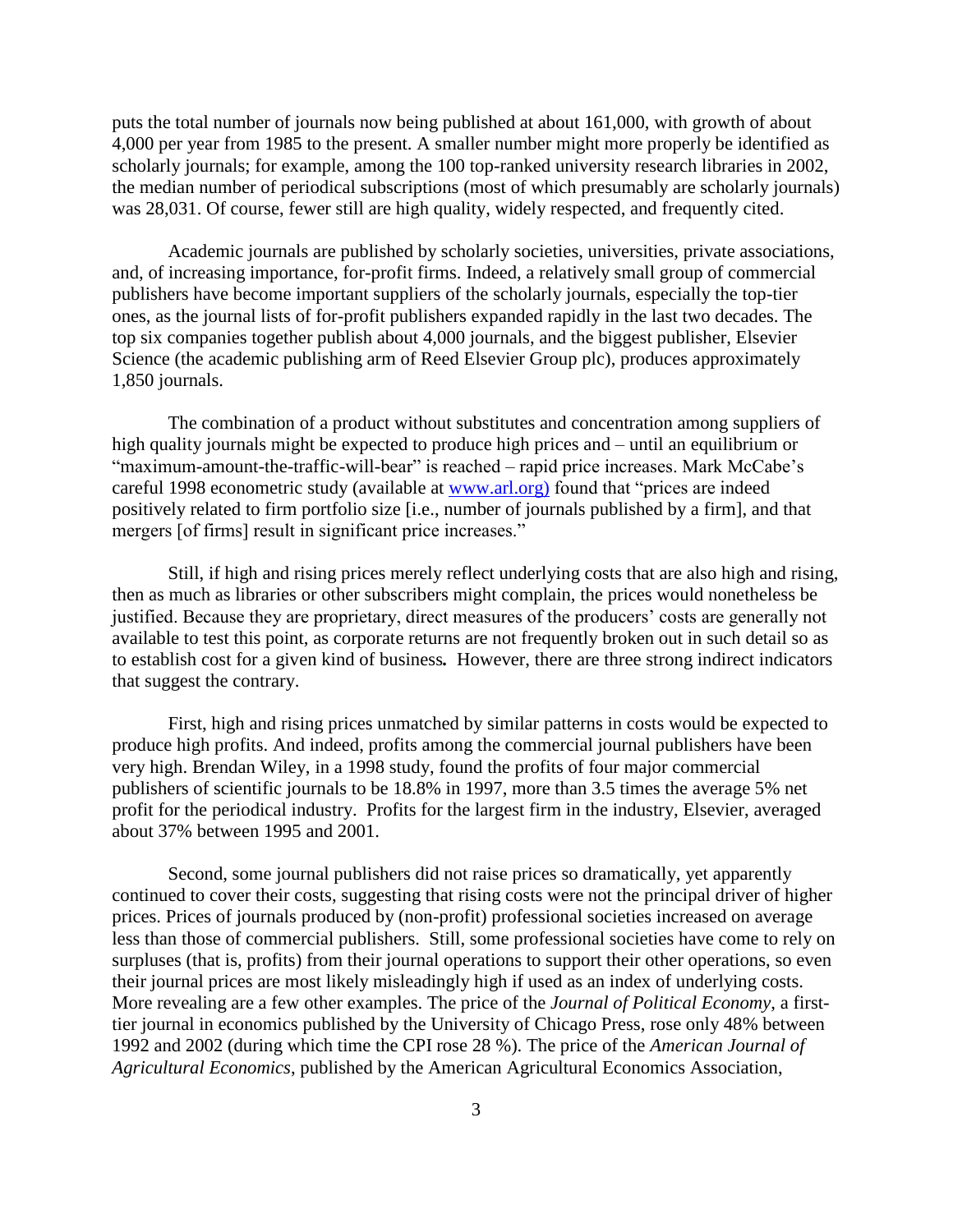increased about 67% over that period. *Shakespeare Quarterly* actually decreased in price, by about 16%, between 1992 and 2002. Examples are not proof, of course, but if these journals can publish, using basically the same materials, labor, technology, mailing costs, etc., as the journals with rapidly escalating prices, it suggests that something other than production costs may be driving up commercial and society journal prices.

Third, scholarly books, which largely involve the same production technology as journals, showed much slower increases in price. According to ARL data, the cost of monographs purchased by libraries rose by 66% between 1986 and 2000, whereas as we saw, prices of scholarly journals increased by 226%. Production costs do not appear to be why journal prices rose more than three times more than book prices.

So there are powerful reasons for believing that high and rising prices are due not to costs, but rather to the combination of highly inelastic demand and suppliers' substantial market power. One might anticipate that high and sustained profits would attract competitors into the industry and thus dilute excess profits. The first part of this hypothesis is true: Between 1986 and 2000, the number of titles (based on *Ulrich*) increased by more than 62%. Unfortunately for libraries and scholars, the annual rate of increase in journal prices remained stubbornly close to 9%, even as many more journals were published. It appears that even as the number of titles increased, so did the market dominance of the biggest suppliers.

Thus, the market for scholarly journals *as currently constituted* appears to be one in which, because of its distinctive features, price competition is weak or nearly absent; a few dominant suppliers extract huge profits; and few of the "self-correction" mechanisms are present that are crucial if markets are to serve the public interest. But there is an additional characteristic of scholarly journals that further undermines reliance on an unregulated market.

### **Knowledge as a Public Good**

Scholarship, and hence the content of scholarly journals, is a public good. A public good is one for which one consumer's use of the good is not competitive with, or exclusive of, another consumer's use of the same good. The classic illustration is national defense – some citizens cannot be defended without all being defended. But an illustration closer to home is a community's clean air – one resident's enjoyment of clean air does not interfere with another's enjoyment of the same "good." So too, one scholar's access to and benefit from the knowledge found in a scientific article published in a scholarly journal in no way limits another scholar's use of and benefit from that knowledge. Lawrence Lessig (in *The Future of Ideas*) and others have termed this type of consumption "nonrivalous."

It has long been recognized that provision of public goods cannot be efficiently organized through the private market. For some public goods such as clean air and national defense, it is technically impossible to exclude users; in such cases, people would not voluntarily pay when they would receive the good anyway, and so the market fails.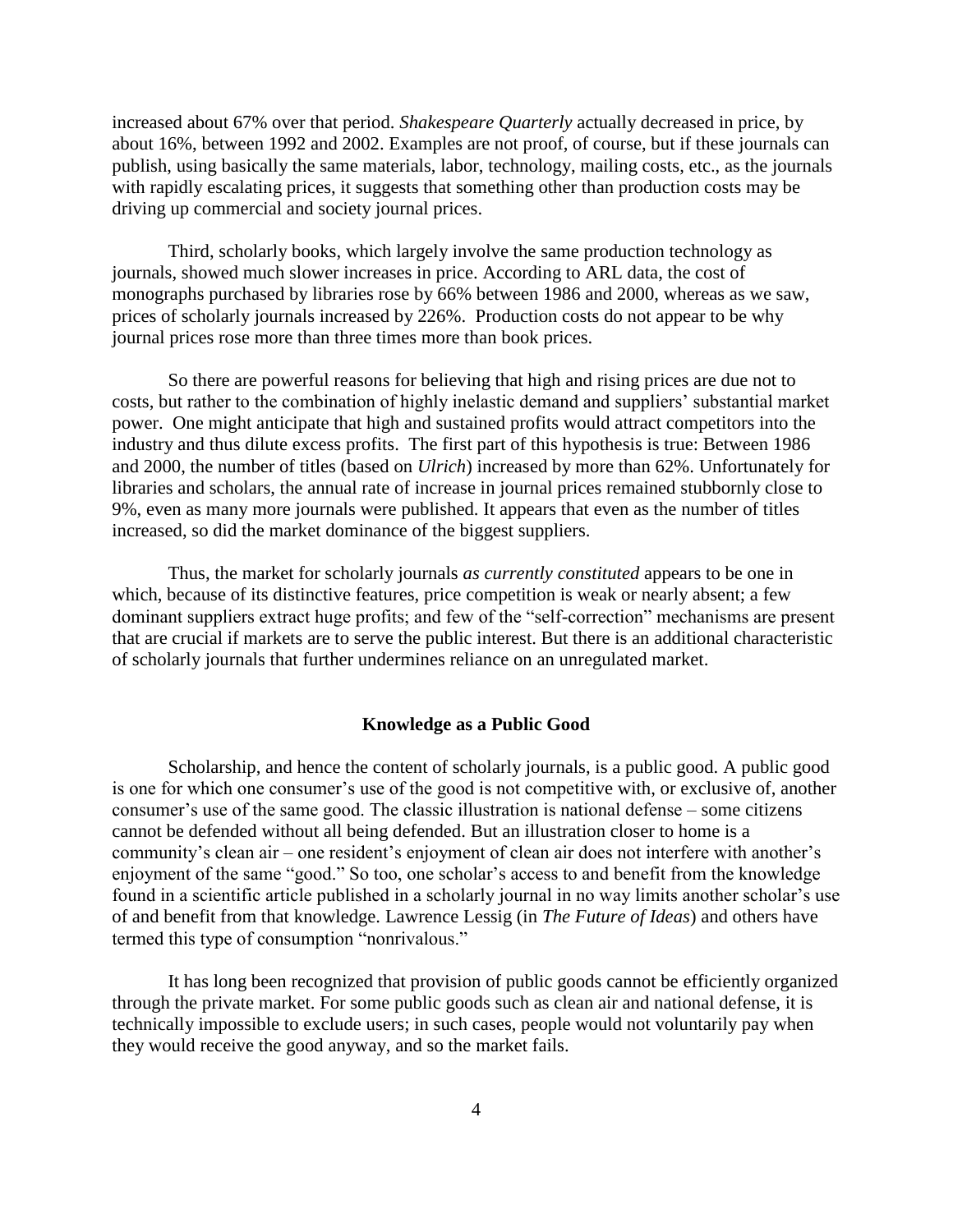For other public goods, where it is technically possible to deny access to non-payers, society gets less than the full benefit of the good if some users are excluded. For example, society's eradication of smallpox produced the public good of a smallpox-free society, enjoyed by everyone. If access to the smallpox vaccine had been left to the private market, rich individuals and individuals in rich countries would have protected themselves but the benefit for the public good would have been lost. Governments and the World Health Organization found these prospects unacceptable and generally either heavily subsidized distribution of the vaccine or distributed it for free, producing the world-wide elimination of smallpox. The market simply failed to be the appropriate device for attacking smallpox, as it usually is in the case of any public good.

Scholarship or knowledge is a public good too, and we should have similar skepticism about whether the unregulated market is the right way to distribute it. The entry of the big commercial publishers into the journals market has been widely noted, but what is not usually recognized is that it is not just a matter of changing journal ownership, of new actors in the marketplace, and of higher prices. *This transformation has largely destroyed the old, universitybased system for provision of a public good (knowledge) and replaced it with an inappropriate (and inefficient, in the technical sense) private market, which lacks any provision for handling knowledge as a public good.* Let us consider the journals market again.

#### **The Transformation of the Journals Market**

In 1862, President Lincoln signed the Morrill Act, which gave each state 30,000 acres of government land for each of the state's senators and representatives under the apportionment of 1860. The receipts of the land sale were to be invested to support at least one college whose "leading object" was to teach subjects related to "agriculture and the mechanic arts" so as to "promote the liberal and practical education of the industrial classes in the several pursuits and professions in life." Since the passage of the Morrill Act, it has been widely accepted that dissemination of knowledge is a public responsibility. A national commitment to basic and applied research, and the recognition of research as a public good, became more explicit with Vannevar Bush's influential report *Science: The Endless Frontier*, in 1945, and the subsequent establishment of the National Science Foundation in 1950. Now, of course, the federal government spends billions annually on research and development*,* through NSF, NIH, DOD, DOE, DOA, etc., and private foundations spend additional millions. There is little doubt that without this public subsidization of research, and that by private foundations, our society would be far less advanced in nearly every field.

Scholars have long understood the public-goods nature of scholarship and have organized to ensure that their work is made freely available to the public. This arrangement has been dubbed a *gift exchange*; scholars give free access to their research and in return receive access to the research of others. Until recently, the only major exception to this system was in the area of patentable research, but essentially all other research reports were put into the gift economy. Scholars knew that it was in the interest of science and society for the gift exchange to work smoothly and thus they organized themselves into scholarly societies whose major purpose was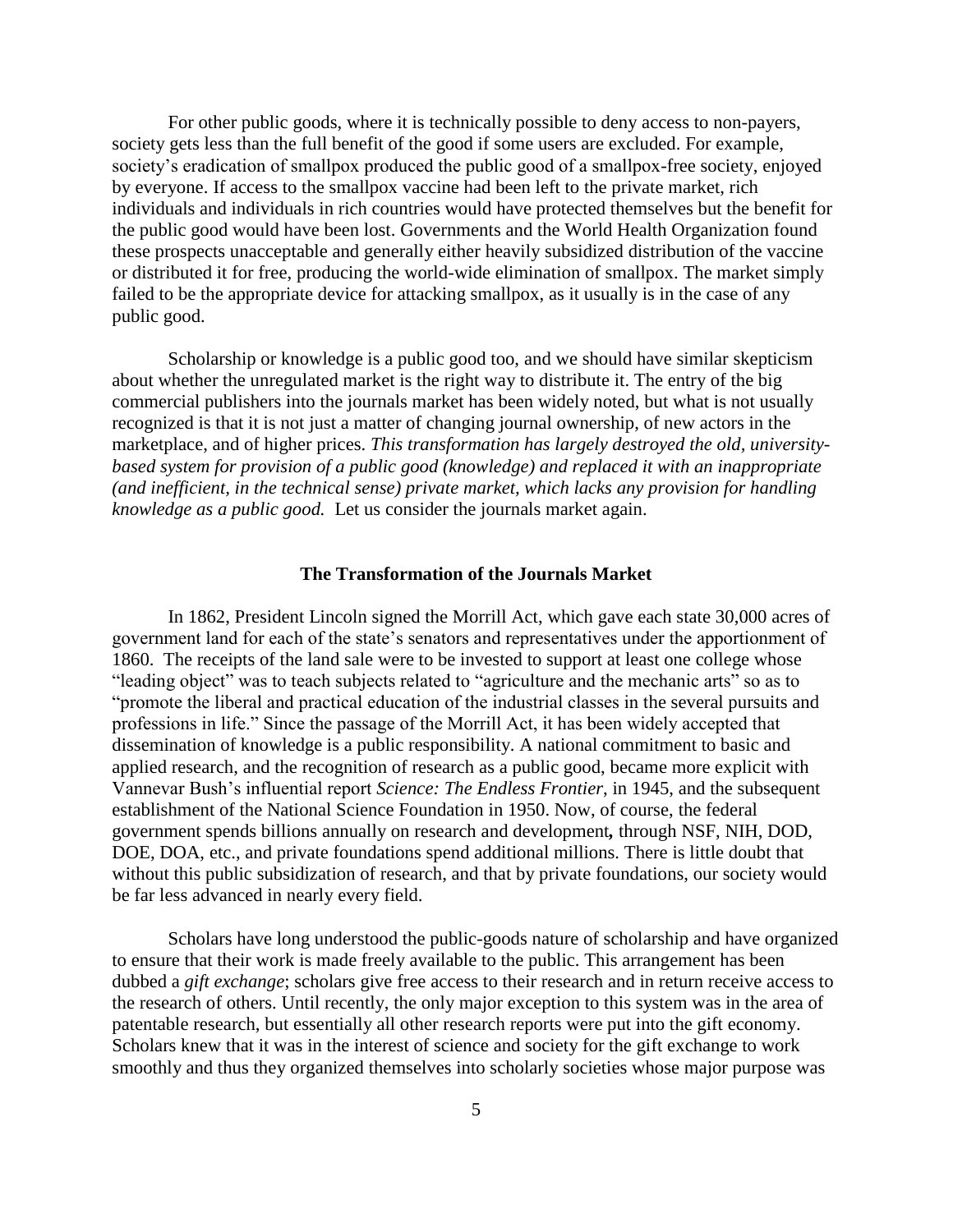to publish journals that widely distributed the results of their inquiries. Professor Arti Kaur Rai, in a recent paper in the *Northwestern University Law Review*, summarizes this system well: ". . . scientific norms promote a public domain of freely available scientific information, independent choice in the selection research topics, and (perhaps above all) respect for uninhibited scientific invention"

Beginning in the late 1960s and early 70s, this gift exchange began to break down. A few commercial publishers recognized that research generated at public expense and freely given for publication by the authors represented a commercially exploitable commodity. These firms approached scholarly societies and others with a simple proposition: Let us take over the drudgery of publishing, making financial arrangements, and doing inventory, pricing, and subscription management; this will leave you the refereeing and academic functions. In addition, for the right to manage the business portion of your journal, we will pay a stipend to your scholarly society or university. Reflecting on their experience that their low journal prices usually only covered costs, and sometimes even required subsidies, some of the scholarly societies, universities, and other publishers of journals in the gift-exchange economy accepted these offers.

The commercial publishers, which recognized the relative inelasticity of both supply and demand, acquired top quality journals, and then dramatically raised prices, expecting that they would lose relatively little of the market. They were right. Academics will not accept not having access to the top journals in their fields and demand that their university libraries provide access, regardless of the price. (The tendency to disregard price is aggravated by the fact that journals are paid for by a third-party provider, much as medical care is supplied, and many scholars do not even know the price their library pays for a journal subscription.) The commercial publishers quickly proved that prices could be set far above the level that the scholarly societies had established. Big profits followed.

Unfortunately, many scholarly societies that chose not to sell their journals to commercial companies nonetheless learned a lesson from them and began raising their prices as well. Indeed, Carol Tenopir and Donald King, in a 2000 study (available at www.sla.org), found that between 1975 and 1995, commercial journal publishers raised prices by 310% in constant dollar terms, while society publishers raised prices by 290%. Thus, society publishers were only a little more modest in price increases, remaining close behind their commercial brethren. Still, despite similar inflation rates, journals published by professional societies remained considerably less expensive than those published by commercial firms as their initial prices were fractions of those of commercial publishers; for example, the average library subscription price for a biomedical journal from a commercial publisher in 1998 was \$796, more than double the average \$321 price of a journal in the field published by a scholarly society.

Thus in the last decade or two we have witnessed a dramatic transition, one that is far more fundamental than simply switching from non-profit to for-profit publishers. The old model operated on the basis of gift exchange to ensure wide distribution of what was readily acknowledged, indeed trumpeted, as clearly a public good. The new model operates for profit; if you want access, pay up, and we'll set the prices.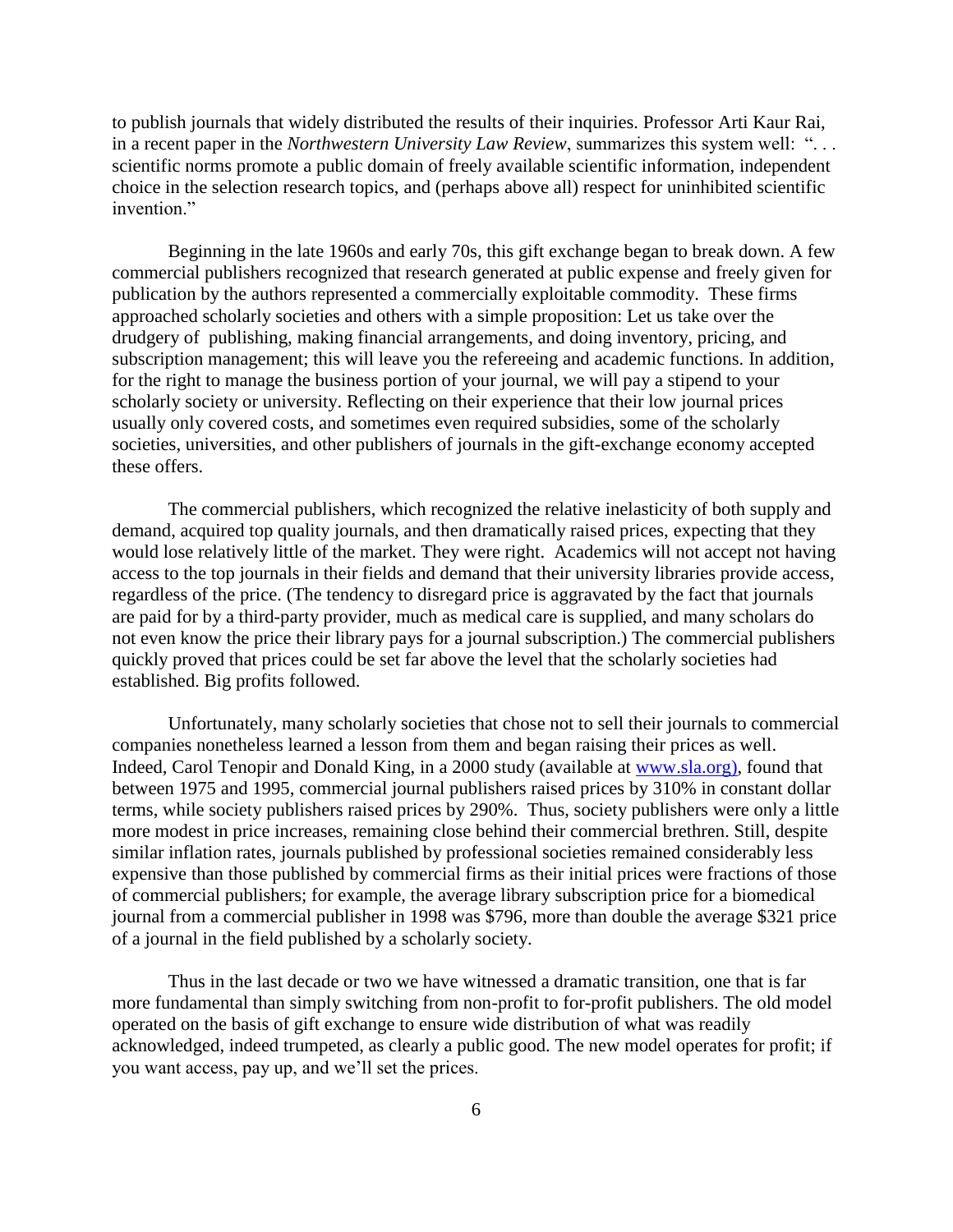### **The Consequences of Using a Private Market to Distribute a Crucial Public Good**

Library and university budgets generally do not increase at a rate much greater than the consumer price index. The real enemy to acquiring scholarly knowledge is the rate of increase in price, regardless of the initial price of the journal.

For a university library to have maintained its journal collection unchanged from 1986 until 2000 would have required its subscriptions budget to grow by 226%. But there were 62% more journals for libraries to purchase. To keep pace with both price increases and growth in number of journals would have required a budget roughly five times the 1986 budget – an increase of 428%. During this period, the average journals budget of members of the Association of Research Libraries rose 205%. To increase its budget for journals subscriptions, the average library severely cut back on monograph purchases (down by 17%) as well as other services. Even so, as we know, the journals budgets still fell short of what was needed, so the average ARL library also cut the number of its journal subscriptions by 7%.

Interestingly, the most recent data on journal prices and acquisitions collected by ARL show that the cost of the average scholarly journals to ARL libraries dropped by 7.3% from 2000 to 2001. This apparent drop in unit price was accompanied by an increase of 12% in the number of titles acquired. Does this remarkable change in direction indicate that the scholarly journals crisis ended in the year 2000? Knowledgeable library authorities have another interpretation. In their view what happened is that several commercial publishers bundled their electronic journals into a single package referred to by librarians as "the big deal". Many librarians have signed on to this big deal because it did not increase the total price they were paying for journals from a given publisher. The increase in the numbers of journals acquired and subsequent drop in average price per unit is the result of acquiring additional journals as part of these big packages. Unfortunately, the additional journals acquired were generally not ones that the library placed a premium on acquiring and in signing on to the package of journals the libraries lost the freedom to drop individual journal subscriptions for a period of time (generally three years) and obligated themselves to a fixed inflation rate for the package (often 7% per year) for the duration. While the view of the big deal varies among librarians it is generally thought that, whatever its positive merits, it is a choice forced on libraries by those with significant market power over them. The consensus is that once a library has signed on to the big deal the publisher will be able to exert even more market power over the library.

In a market economy, the response to rising prices of a commodity is either to allocate more money to buy the quantity desired or to buy a cheaper substitute. In a market in which demand is inelastic, the reaction to more purchasing power, e.g., a general increase in library budgets, is simply higher prices. Increasing collections budgets everywhere will only create even more virulent price inflation.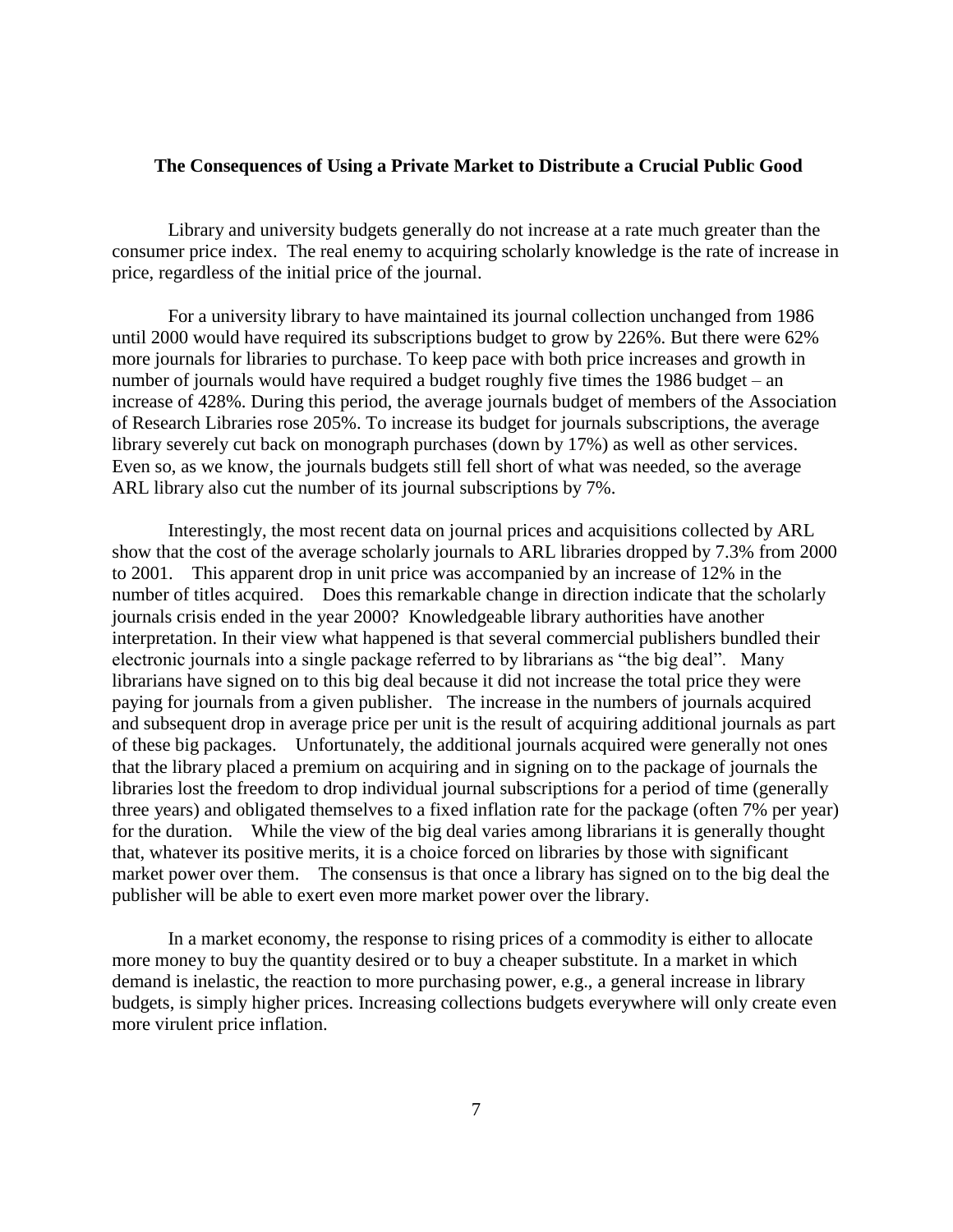Can university libraries purchase substitute journals? Given the importance that scholars and scientists place on top-tier journals, there are no acceptable substitutes. Thus, libraries tend to respond to price increases for top-tier journals by paying the higher prices, cutting subscriptions to lower-tier journals and purchasing fewer monographs.

What is lost in this bargain? Access to much new science. Journals below the top tier include many specialty-area journals and those in emerging fields. The process of reducing journal subscriptions thus makes the collection less reflective of innovation and focuses on established research in mainstream areas. Many important ideas have come to science through lesser publications. For example, the idea of plate tectonics entered geology as heresy. As evidence supporting the theory grew, articles on plate tectonics gradually appeared in top-tier journals. Access to only the "establishment" journals could tend to ossify science, but this may be one result if subscriptions to less-well-known journals are sacrificed to pay for those considered in the top tier.

Other consequences loom as well. For example, librarians and others now increasingly worry about archiving, especially in the context of electronic journals. If the publisher is a university or professional society, it is likely to have an interest in preserving archives for future scholars. Will for-profit firms have a similar commitment? Will they be willing to subsidize archives, if necessary? What happens when a commercial publisher goes bankrupt or is acquired by another company?

Thus, the irony. Scholarly journals are filled with material that was created by public subsidy. However, access to that material is now increasingly being rationed in a manner most inconsistent with its public-goods nature. It is being rationed by price. Worse, the market in which this material is sold has so such inelastic supply and demand that the result is an increasingly effective transfer of resources from institutional subscribers, especially universities, to the commercial publishers (and some professional societies that emulate them). Had university libraries' budgets increased fourfold between 1986 and 2000, these market defects would likely have led to dramatically greater price inflation but little or no additional scholarly information. This is the classic public goods situation, in which markets are unable to produce an optimal distribution of the good.

#### **Some Partial Approaches to the Problem**

Various possible solutions to the problems we've outlined have been suggested, some conventional and others quite novel. It is clearly too early to draw any final conclusions about them, and two or three appear likely to provide some clear benefits. But at this point none of these approaches appears likely to be adequate to the overall problem, in its magnitude and complexity. Let's consider these approaches.

1. A Buying Cartel. The first solution might simply be to create sufficient market power among buyers to counter the excessive and growing power among the biggest suppliers. If Elsevier Science and other big publishers can use their market power to raise prices, why cannot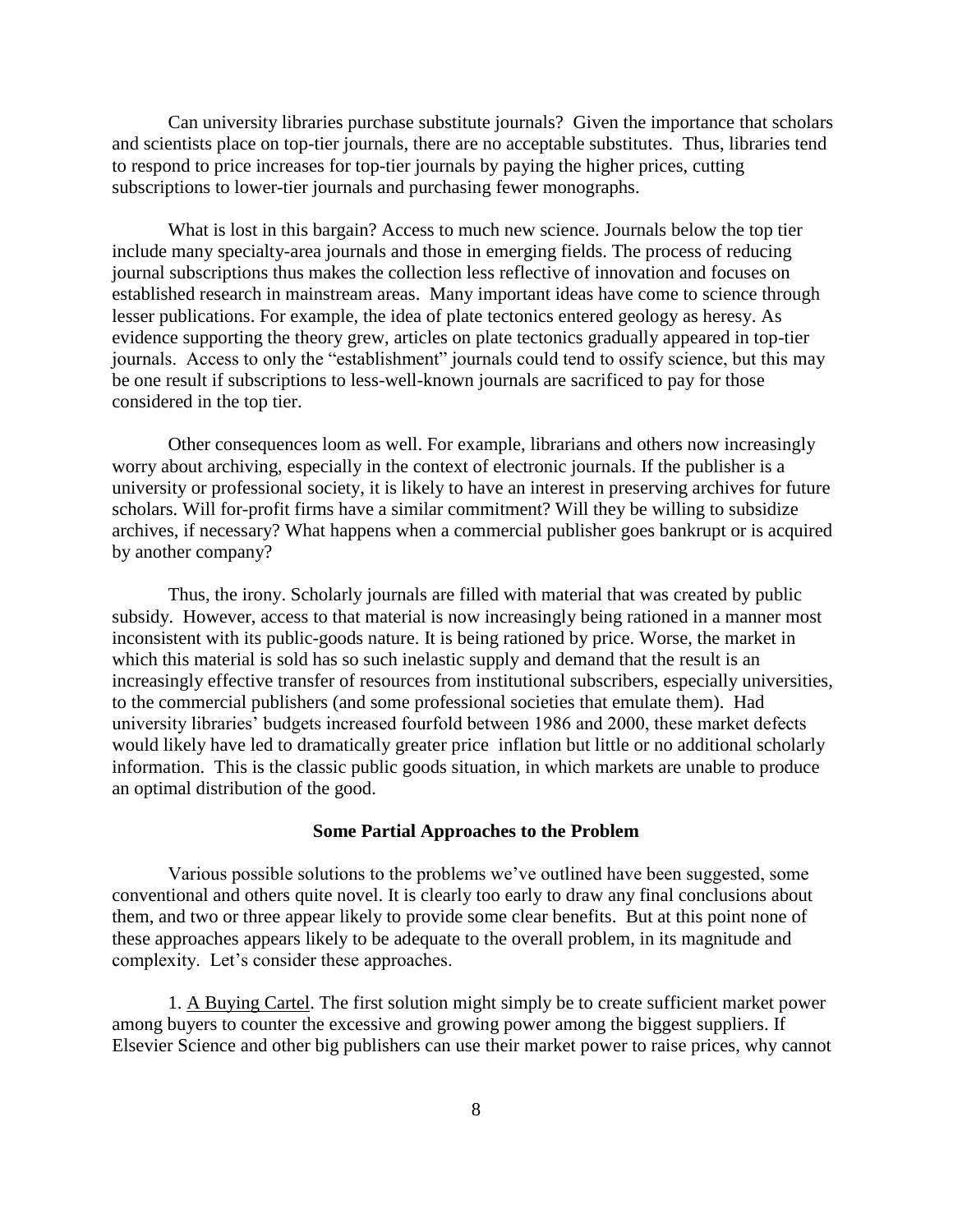libraries create a buying consortium on the other side of the market to exert pressure in the other direction?

There have in fact been some attempts to create associations or consortia that would assist libraries. For example, the recently formed Greater Western Library Alliance (originally the Big 12 Plus Libraries Consortium) is an association of 30 research university libraries designed "to deliver quality cost-effective services and resources required by clients of member institutions through joint action and collaboration." Through coordination and communication among librarians, and in specific cases by sharing of licenses or other collaborative arrangements, the associated libraries can improve services to their campuses and trim costs.

One major obstacle standing in the way of Greater Western or some other group emerging as a buying cartel for the major universities is that it would likely be found to be in violation of anti-trust laws. Although it would have been stimulated by excess market power among publishers, anti-trust law does not sanction the creation of a countervailing cartel to even things up. A further obstacle is obtaining agreement from a significant number of the research libraries, whose circumstances vary greatly and whose willingness to participate in such an arrangement also varies greatly. But the biggest obstacle is simply this: Universities could not contemplate going without the journals and cannot credibly threaten to do so. Thus their bargaining power is and would be remain very slight.

2. Price Controls and Antitrust. The fact that the journals market fails to have effective price competition, yields excessive profits, and is inefficient for providing a public good does not by itself necessarily imply that society should intervene. For governmental regulation to be effective, there must be both demonstration of an unlawful level of competitive restraint and a showing that there are appropriate remedies that are themselves not more expensive or more damaging than the existing situation. We have had enough experience with direct price regulation, both in individual markets and economy-wide, to know that the resulting dysfunctions often are not worth the gains.

Governmental intervention to make the journals market more competitive might initially seem attractive. But it has been difficult to develop a compelling case within the constraints of anti-trust law, and so it has never really been tried. Even the definition of a relevant "market" is difficult. Journals in chemistry don't compete with journals in economics, and even within chemistry, the organic chemistry journals compete only slightly with the physical chemistry journals. Partially because of the difficulty of defining market, the Justice Department has not engaged in formal anti-trust activity as mergers and acquisitions have occurred among commercial publishers. An additional complication is that many of the commercial publishers are international, making domestic anti-trust enforcement even more difficult.

3. Novel regulation. A very different kind of regulation has been proposed that could in principle reduce the power of selected actors in the scholarly journal market and have the effect of eliminating the ability of the producer to charge high prices or to raise prices.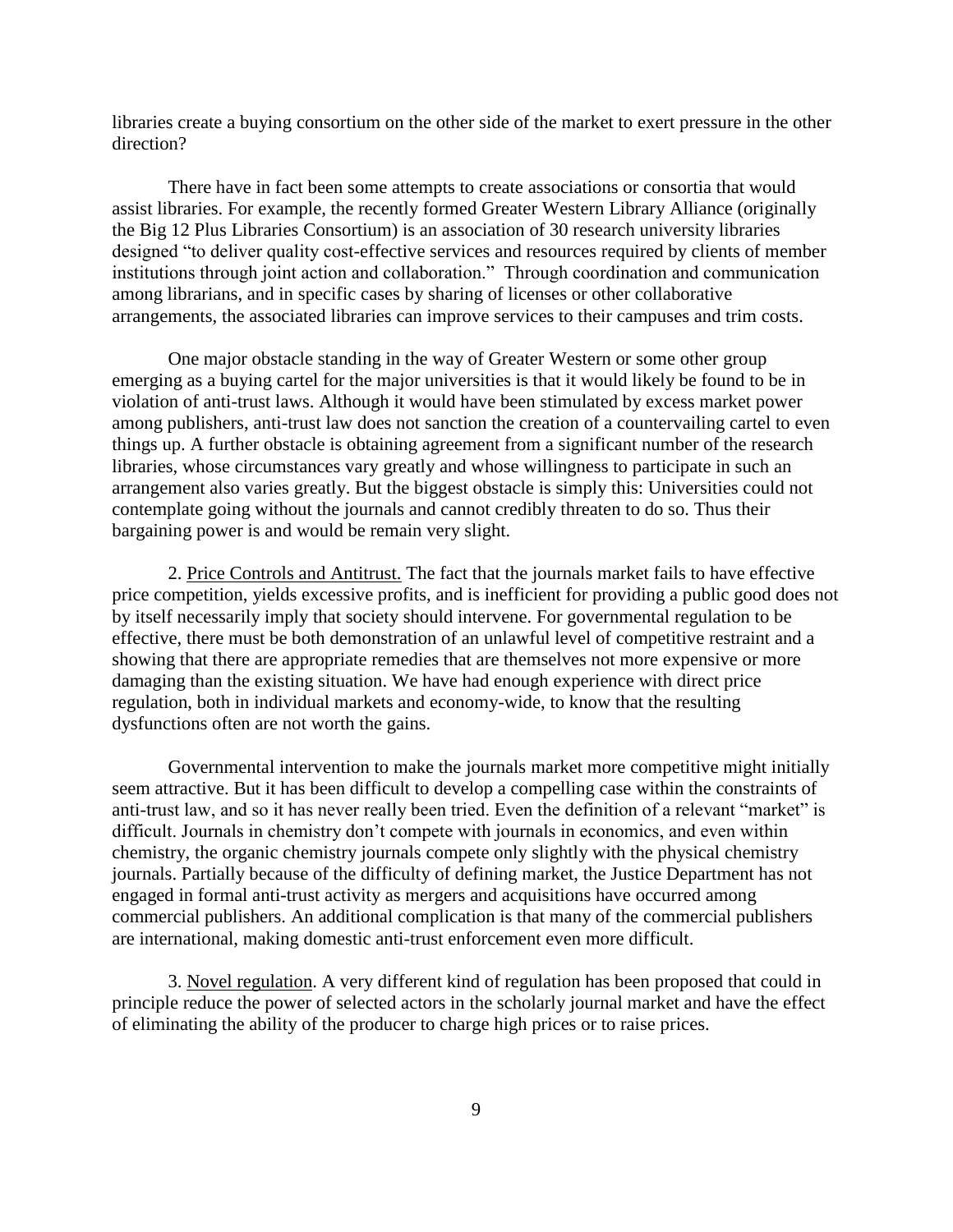Two separate but parallel initiatives have drawn attention. In 1998, one of us, David Shulenburger, proposed the creation of the National Electronic Article Repository (NEAR). Under his proposal, all articles, in the form in which they were published, would be entered into a National Electronic Article Repository 90 days after they appeared, at which time they would be freely available to all. In 2000, a group of scientists centered at Stanford University began the Public Library of Science initiative. This initiative places articles in PubMed Central—a public electroni**c** repository operated by the National Library of Medicine of the National Institutes of Health-- six months after they appear in journals. The initiators of the Public Library of Science asked scientists to subscribe to the following pledge: "We will publish in, edit or review for, and personally subscribe only to those scholarly and scientific journals that have agreed to grant unrestricted free distribution rights to any and all original research that they have published through Pubmed Central and similar online public resources within six months of their publication date." By June 15, 2002, over 30,000 scientists had signed that pledge.

Both NEAR and the Public Library of Science would attempt to continue the current refereed-journal system of scholarly communications while curbing inflation in journal prices and, ultimately, making all of scholarly publishing in science available to the public for free. The first objective is important, as refereed scholarly journals do add value. Their management of the refereeing process creates significant value for scholars, allowing them to rely on published papers as having undergone strenuous review. Managing the review process requires resources; thus both NEAR and the Public Library of Science initiatives would permit journals to have the exclusive right to publish manuscripts for a fixed period of time (90 to 180 days). The assumption is that top research universities would pay to receive scholarly information upon publication, as their researchers would demand it. Journals thus should have subscription revenues sufficient to cover refereeing, editing and other publishing costs. However, very high journal prices or unwarranted price increases would lead some libraries to decline to subscribe and their patrons would have to wait until the material was available for free. This customer option would cause some very expensive journals to cut their prices to retain subscribers, and all of them, society and commercial alike, would be cautious about price hikes.

The Public Library of Science mounted a boycott by scientists in an attempt to compel journals to place all issues older than 180 days into a public archive. In spite of the signatures of more than 30,000 scientists on the petition agreeing to the boycott, however, few journals have capitulated. In December 2002, the Public Library of Science, having failed in its boycott of publishers, announced receipt of a major foundation grant to underwrite the creation of on-line journals to compete with expensive commercial journals. On-going operating costs for these journals are to be obtained by charging authors (or their universities) \$1,500 per article published. This venture eliminates entirely subscription charges but it shifts the cost of journals to research universities. While the overall cost of a journal financed in this manner might be lower than that of commercial journals, it surely will seem inequitable to research universities that they are being asked to pay to publish research in addition to the cost of supporting their faculty who produce the research. In addition, this method of funding is subject to exploitation by commercial journals that, from the authors' perspectives, publish their articles for free. Indeed, many commercial journals got their start by committing to publish research work free of the "page charges" to authors that society journals were then beginning to charge. Finding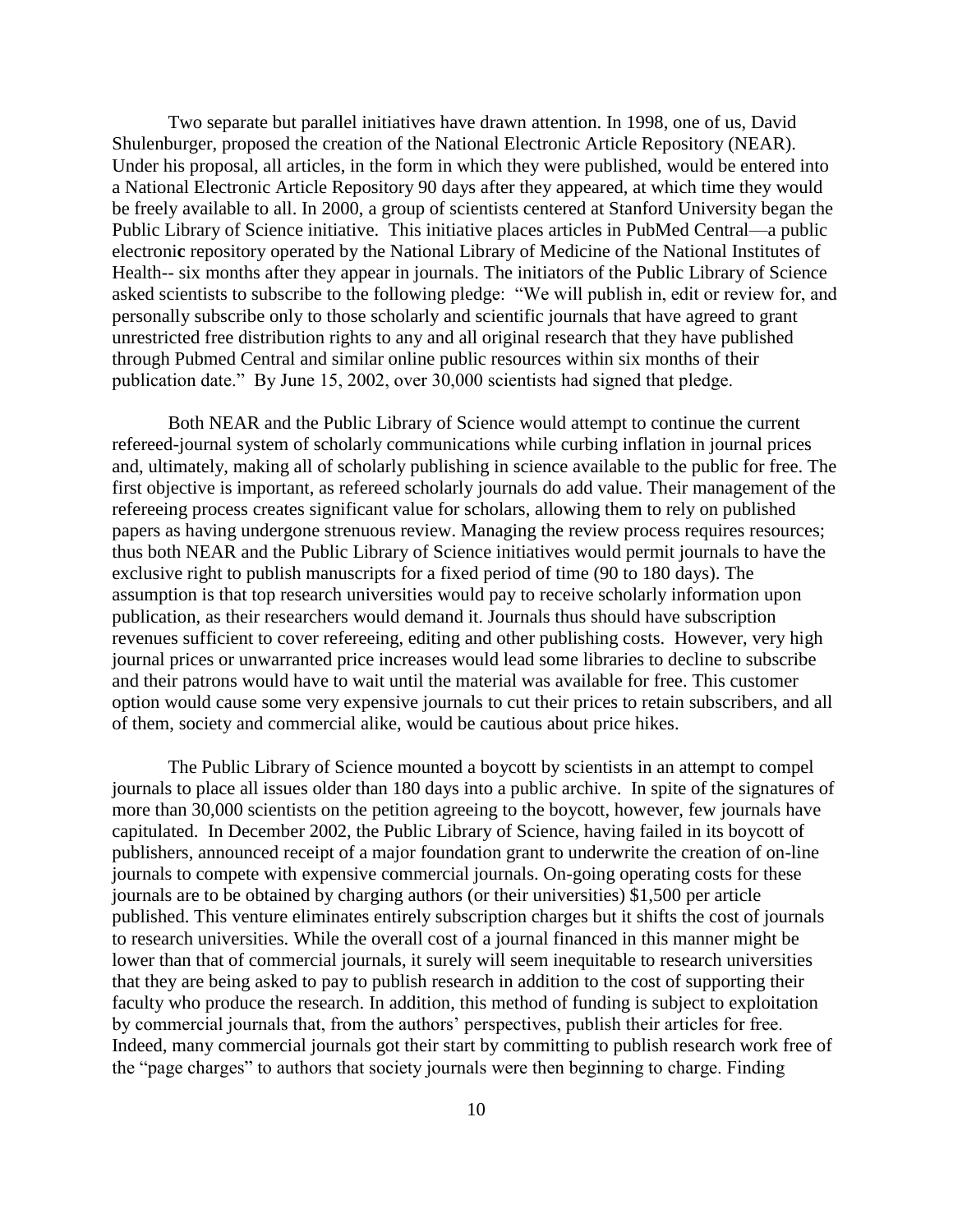foundation or other sources of financial support to cover such author charges would eliminate this problem but it is doubtful that there is sufficient foundation support available to permit all journals to follow this financial model.

While both NEAR and the Public Library of Science offer novel approaches, a hardheaded appraisal would suggest that they must overcome significant hurdles if they are to transform the scholarly journals market. NEAR of course has never been implemented.

4. New competition. Yet another approach, creating new competitors in the initial marketplace, is in some ways more promising. SPARC (the Scholarly Publishing and Academic Resources Coalition), for example, is a cooperative venture that libraries created to increase competition. A number of journals have been spawned by SPARC to be in direct competition with commercial journals. Products like Bio-One, a collection of scholarly society journals largely belonging to the American Institute of Biological Sciences, have been assembled as an electronic database in an effort to keep those journals available at a modest price. In addition, SPARC has assisted on several occasions when journal editors simply walked away from commercial enterprises and decided to create competitive journals on their own.

SPARC has shown some indications of success. Journals that are facing new competitors have reduced their rate of price increase. In other cases, commercial journals approached financial failure when the SPARC journal became established, leaving the SPARC journal as the remaining venue.

More time will show how effective SPARC is. The difficulty is scale. To date, SPARC has directly or indirectly affected only about 100 or fewer journals out of the 161,000 titles listed by *Ulrich.* Some fear that SPARC will inadvertently increase the problem by adding to the number of journals that libraries must take if SPARC publications compete with, but do not replace, older journals.

5*.* Open Archives Initiative and Open Access Journals. Cornell physicist Paul Ginsparg initiated an open electronic archive in which more than 70% of all papers published in physics journals now appear either in manuscript or in the form in which they appear in their respective journal. Authors self-archive their work on this site, making it available at no cost to all who want to see it. The cost per paper on the website is \$1 per year. Many academic physicists go to this website first for access to the physics literature. Even if a physicist's university does not subscribe to certain physics journals, all of the physics literature is available through this server. Ginsparg received a MacArthur Fellowship in 2002 in recognition of this effort.

The success of this website has spawned other websites in the areas of psychology, economics, and mathematics, although none of them appears to contain so large a portion of a particular discipline's literature as does Ginsparg's original. At research universities throughout the world there is now much interest in promoting the creation of such open archives that would contain all the research manuscripts published by faculty at each institution. Were every research manuscript placed in such an open archive and were these archives created to common standards, it would be possible to obtain any research manuscript by doing a single world-wide search of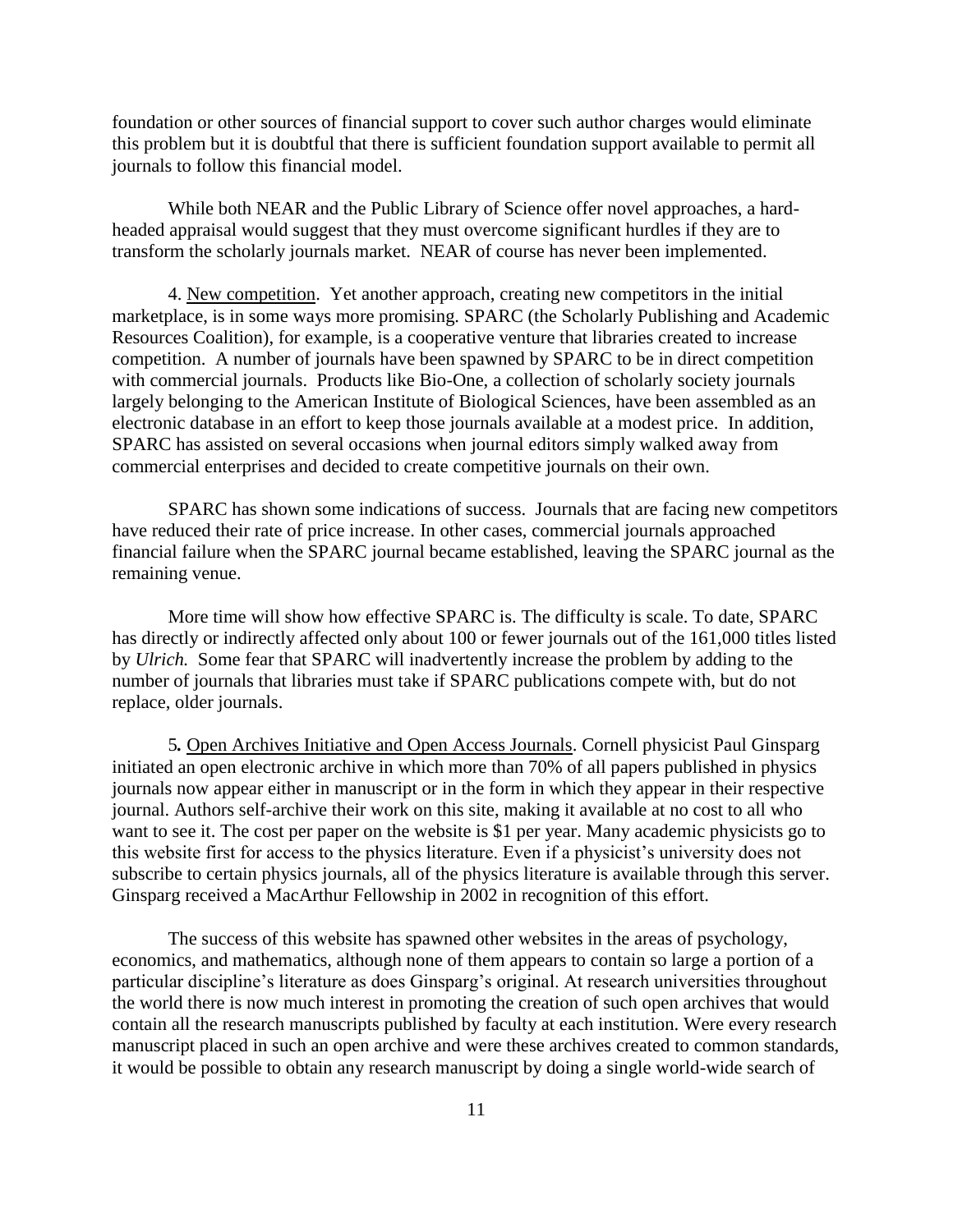those archives. Such an environment would eliminate the ability of journals to command large prices for journal subscriptions, as there would be no need to subscribe in order to obtain easy access to articles. We note that commercial publishers have not been able to dominate the field of physics, perhaps as a result of the existence of the Ginsparg archive.

At this point, a relatively small and unknown proportion of the scholarly literature is on such institutional archives. Only in select areas of physics is it possible for a scholar to rely on the archives for access to most of the literature. Ultimately we expect that most research universities will develop archives for their faculty's work, but it is not clear that all faculty research will appear on such servers.

While many journals now permit work that they publish to appear (with proper attribution to the journal) on the author's local website, some journals maintain tight restrictions that prohibit consideration for publication if even a near draft of the manuscript submitted to them appears on a publicly accessible website. From their perspective, placement on such a website constitutes "prior publication." Any possibility that putting a manuscript on a website might jeopardize publication in a scholarly journal would ensure that many faculty would not use institutional repositories. If archives do not permit complete access to literature, their presence will not further science or drive down journal prices.

There are many reasons for research institutions to develop open archives even if they are not complete. Without secure electronic archives, many manuscripts that exist only in electronic form will be lost. This fact alone justifies their development.

In April of 2003 meeting in Chevy Chase, Maryland, a group of scientists, including several Nobel Laureates, librarians and scholarly societies adopted a set of principles designed to further the open access model of publication. "Open Access" journals are free to access and are generally refereed. That set of principles affirms the need for all scientific scholarship to be freely available to scholars but specifies that open access models require fees of authors that permit researchers at "demonstrated financial disadvantage to publish" in them. Public Library of Science, a participant in the meeting has agreed that it will not let financial disadvantage prohibit anyone from publishing in its new journals. The Howard Hughes Medical Institute has agreed to cover publisher charges when any of the investigators it funds publish in open access journals. On June 17, 2003, it was announced that all universities in the United Kingdom have become members of the open access group of journals published by BioMed Central and submissions charges will be paid through funding from the UK's Joint Information Systems Committee for all of their faculty members when they publish in the organization's more than 90 peer reviewed journals.

While there is much activity in the open access journal movement, the essential economic facts were well stated by David Prosser in the April 2003 *ARL Bimonthly Report*: "Open access journals are not free journals--only free to the reader. There are significant costs in the peerreview process and production of a journal (even if it is only online). Open access journals will survive only if they can raise sufficient funds to cover the costs of publication (plus whatever profit margin is considered reasonable by the journals' owners and is supported by the market)."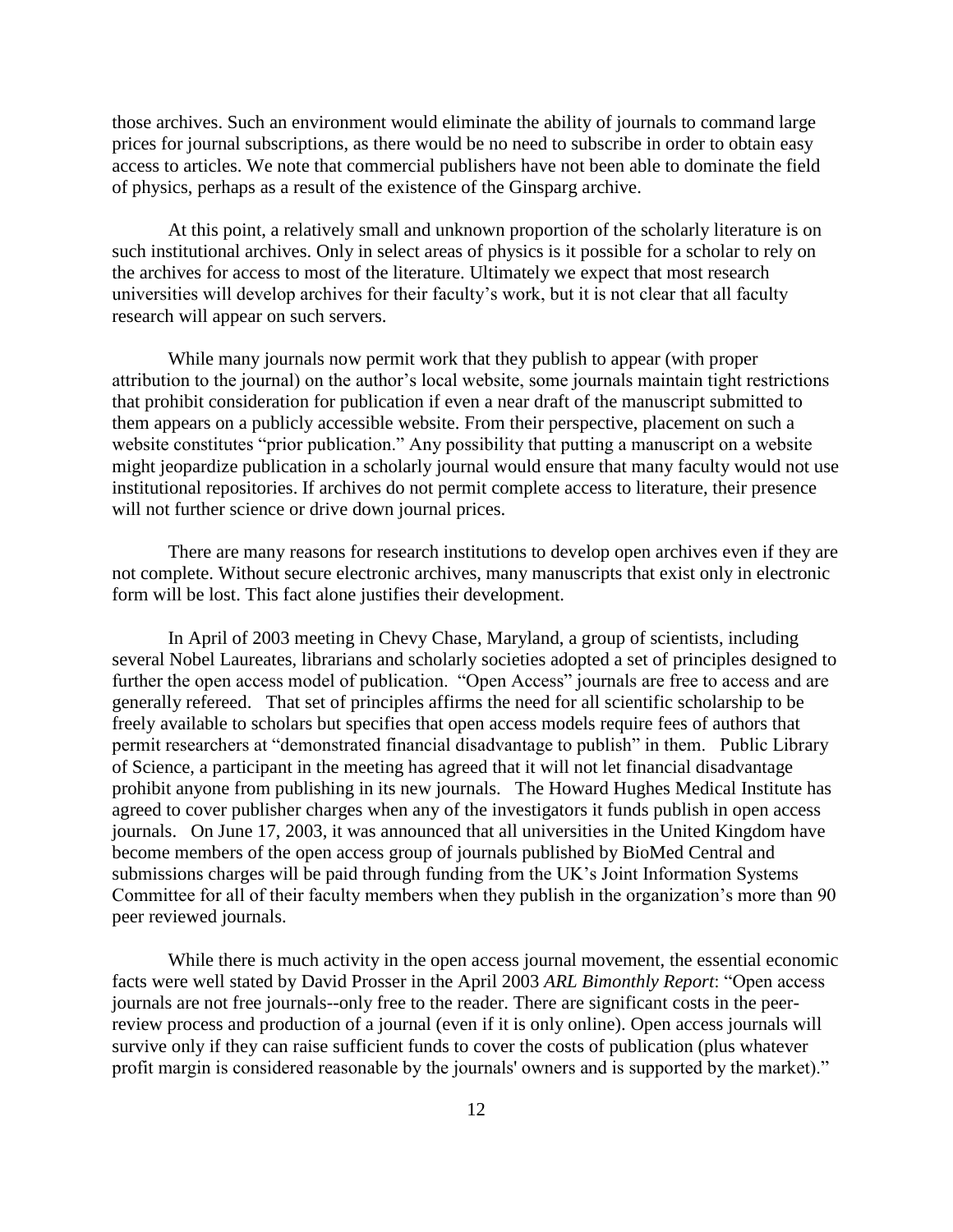A truly sustainable model must contain a revenue stream that guarantees coverage of the very real costs of producing peer-reviewed journals. Open access journals supported by submission fees would have a revenue stream. However, advocates of open access have not demonstrated that their model would be superior to relying on subscription fees. With no mechanism to reduce costs of publication or to force reduction in profit margins, open access will simply shift the already excessive payment burden from libraries to authors (or other costs centers in the university). University budgets can probably be stretched to cover the costs of open archives provided that such archives emulate the non-refereed, non-edited model of the physics archive.

## **What's To Be Done? Ensuring Public Access to Publicly-Funded Research**

If the crisis in scholarly journals publishing is to end, however, a broader and quite different approach will be needed. The public's and the academy's access to scholarly communication – or more particularly that communication arising from publicly funded research – could be accomplished by a federal law requiring that all research arising from federally funded grants be placed by the publisher in a freely accessible electronic archive within, say, six months of publication in a scholarly journal.

The United States government believes so strongly that research is a public good that NSF, NIH, and the research divisions of other federal agencies are funded with public dollars so that scientists will create research for the benefit of the larger society. It is nonsensical to provide billions each year for research and then completely ignore the mechanism by which the results of that research are disseminated. Since the market does not work to adequately distribute research findings to the academy, the funding agencies should take steps to see that what they fund is ultimately available to researchers for free. Fortunately, there is a simple way to ensure that federally funded research is disseminated.

A federal statute should require that, as a condition for accepting a federal research grant, the scientist or scholar agrees to place each article reporting results from the research in a free, publicly accessible electronic domain after some period, say six months, of exclusive publication in a journal or other medium. The journal publisher would thus temporarily retain exclusive rights to an article and even afterwards would likely continue to find a market for its journals. The journal publisher would be selling the value that the journal itself adds to the article, for example in refereeing, certification, and convenience, rather than the full value--which includes the research itself plus the value added by the journal. Research libraries would pay some price to have the most current research but prices would have to fall from current levels or libraries would wait for free information to become available in six months. (Since the funding agency and the researcher paid for the content of the article, the publisher has no legitimate property claim on its value; the research itself was contributed to the public in the gift economy.)

Publishers could maintain free-access archives on their own servers, but a fail-safe backup would be needed should choice or financial forces cause them not to do so. Federal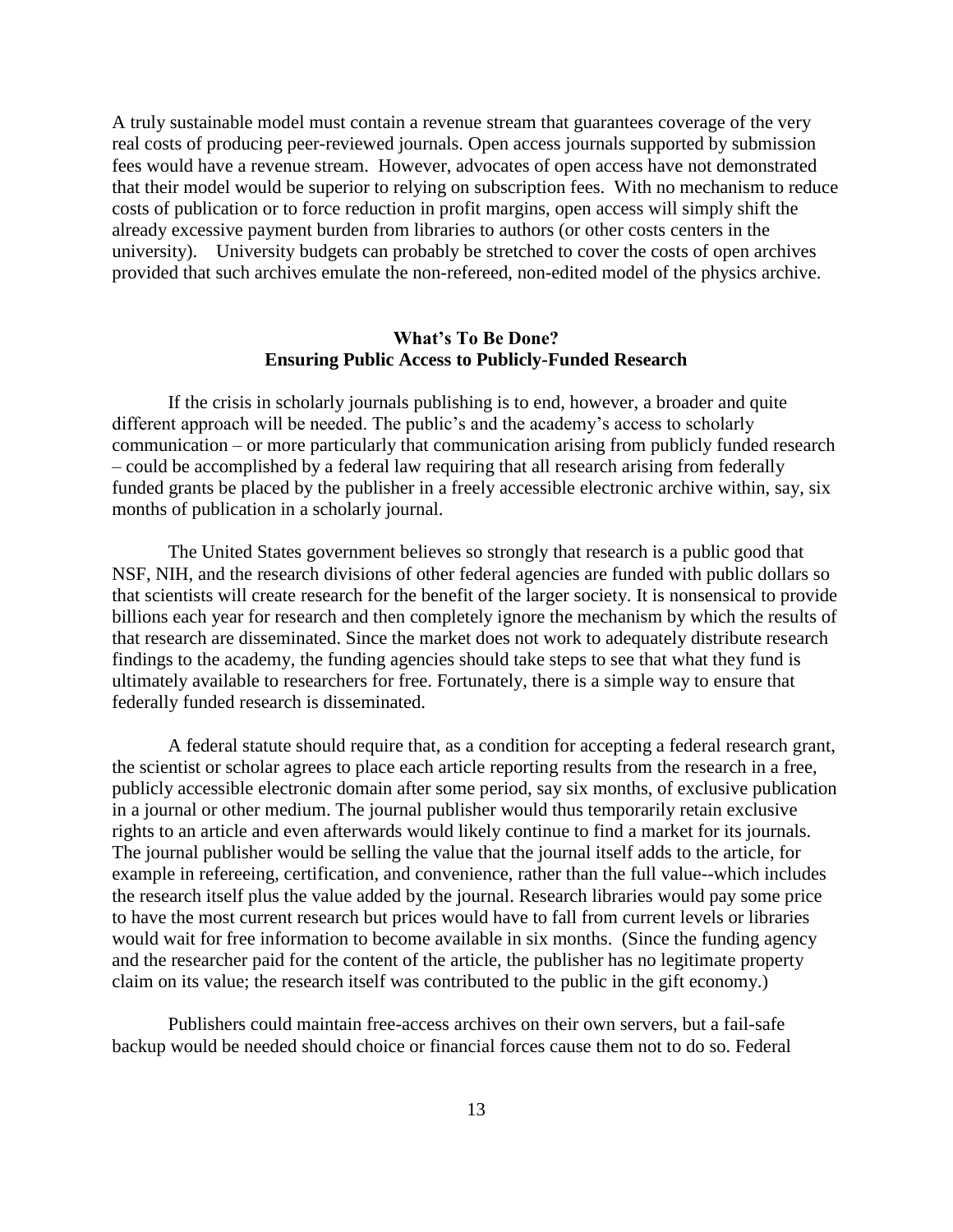research agencies should be required by the statute to make available a permanent electronic archive for receiving these articles and making them available.

Of course private foundations, state and local governments, and foreign governments also fund research. We do not advocate requiring the research they finance to be subject to these provisions, because in the case of private foundations it could threaten the insulation from federal sought by their founders, and in the case of state governments, there is arguably a constitutional conflict. Nonetheless, we hope such entities will seize on the logic used here and choose to follow the same rules that we advocate for publication of the scholarship they fund.

With this simple act, much of the crisis in scholarly communications would end. Those articles deemed to be public goods by virtue of public funding, would be free to all interested parties after a set period. Journals, both societal and commercial, could continue in their traditional roles and could command limited subscription revenue to support their efforts. As a byproduct, the problem of permanently archiving electronic journal material would be assigned to the funding agencies. This aspect of the solution is critically important, as neither lightly capitalized societies nor commercial publishers (who may not have a fiscal incentive to archive material permanently) can be relied on to perform this function. For those who worry about placing this material solely in government hands, the law should permit the free copying by others of all or part of the archive for non-commercial use.

We note with some pleasure that Minnesota Representative Martin Sabo introduced the Public Access to Science Act in June 2003. That act resembles our proposal in that it makes journal articles that arise from federal grants and contracts available for free. Unfortunately it does so by declaring that "Copyright protection . . . is not available for any work produced pursuant to scientific research substantially funded by the Federal Government . . ." This method of making such work freely available has two adverse consequences: First, the removal of copyright protection eliminates all the ownership rights, not just the right to restrict free access to the material. A scientist's ideas belong to that scientist and that ownership is protected by the copyright act. Without copyright protection one can amend what appears under the author's name without the author having any recourse. Second, the removal of copyright protection means that no one can have the exclusive right to publish a work even for a limited period of time. Removal of this right severely limits the ability of a journal publishing the work to earn enough from publication to cover costs as anyone is free to publish the same article immediately. Our proposal provides sufficient financial incentive for publishers by permitting a limited window in which exclusive publication rights belong to them, that is a window in which they have something of market value to sell. In addition, there are many large commercial vested interests in the existing copyright law. Removing copyright will needlessly involve them in political maneuvering. By contrast, attaching reform measures to the granting of public funds for research targets the reform to the specific problem of access to scientific research.

The adoption of our plan will constitute a loss to commercial publishers that have been making extraordinary profits by selling public goods at high prices and to scholarly societies that have been supporting non-publishing activities from journal revenues. The adoption of the Sabo plan might result in the loss of all revenues to such journals and ultimately eliminate their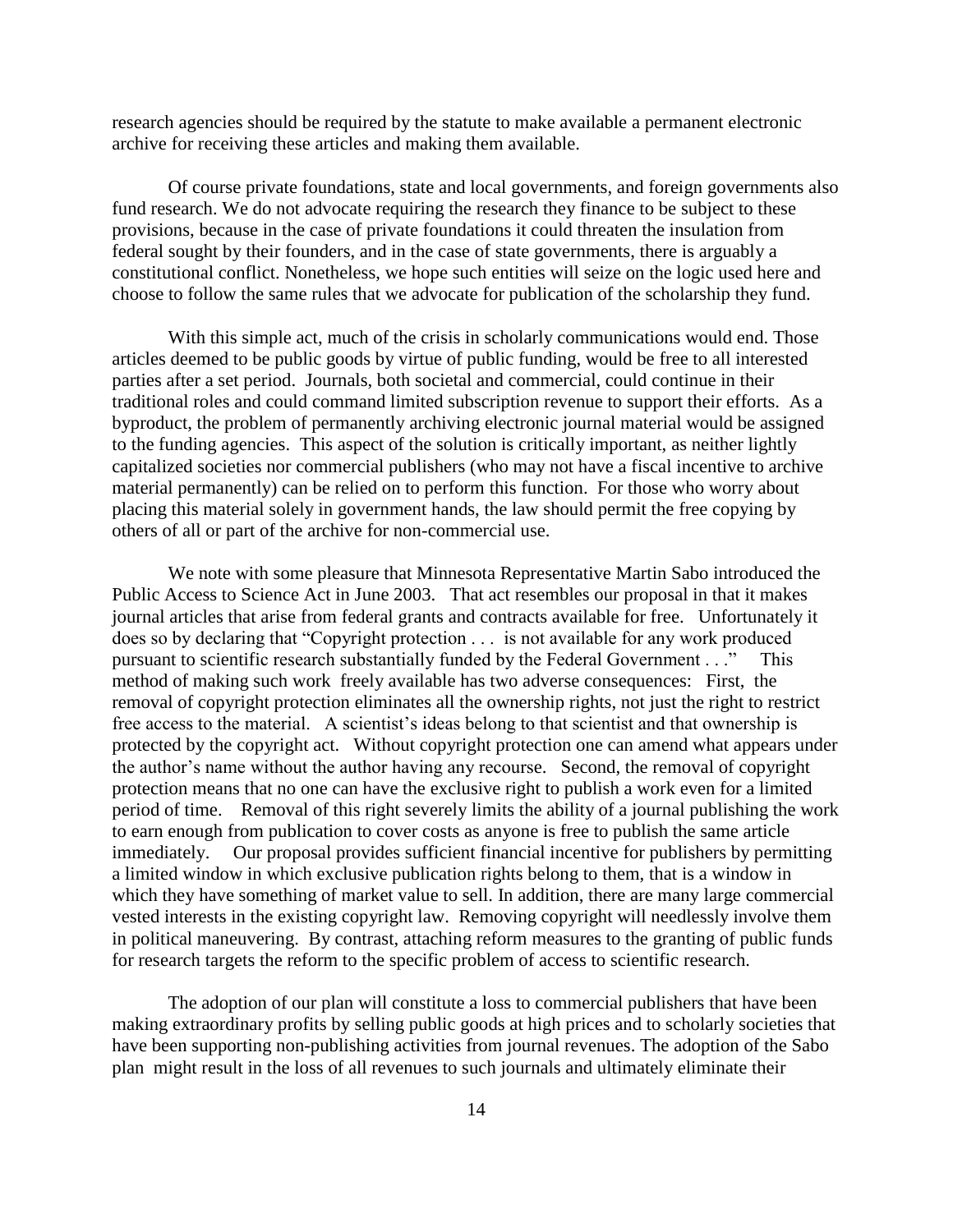publication entirely. Journals in fields where federal support for research is absent will not be affected. They would remain in the private arena. Journals that publish a mixture of federally funded and non-funded research could choose whether to submit all manuscripts to the archive or only those that resulted from federal support. We would hope that foreign funding agencies would opt to follow the depository plan outlined, as the public goods argument applies fully to the research they choose to fund.

Publishers could decide to exclude any author's research stemming from federal funding and thus exempt themselves from the electronic archive requirement. The value of their journals undoubtedly would fall, however, and eventually their subscription prices would have to fall as well.

The academy and the process of scientific inquiry are suffering because research, much of which is funded with tax dollars for the benefit of the public, is being priced and sold by forprofit publishers and some scholarly societies as a private commodity. Our call is to return the results of publicly funded research to their proper status as a public good.